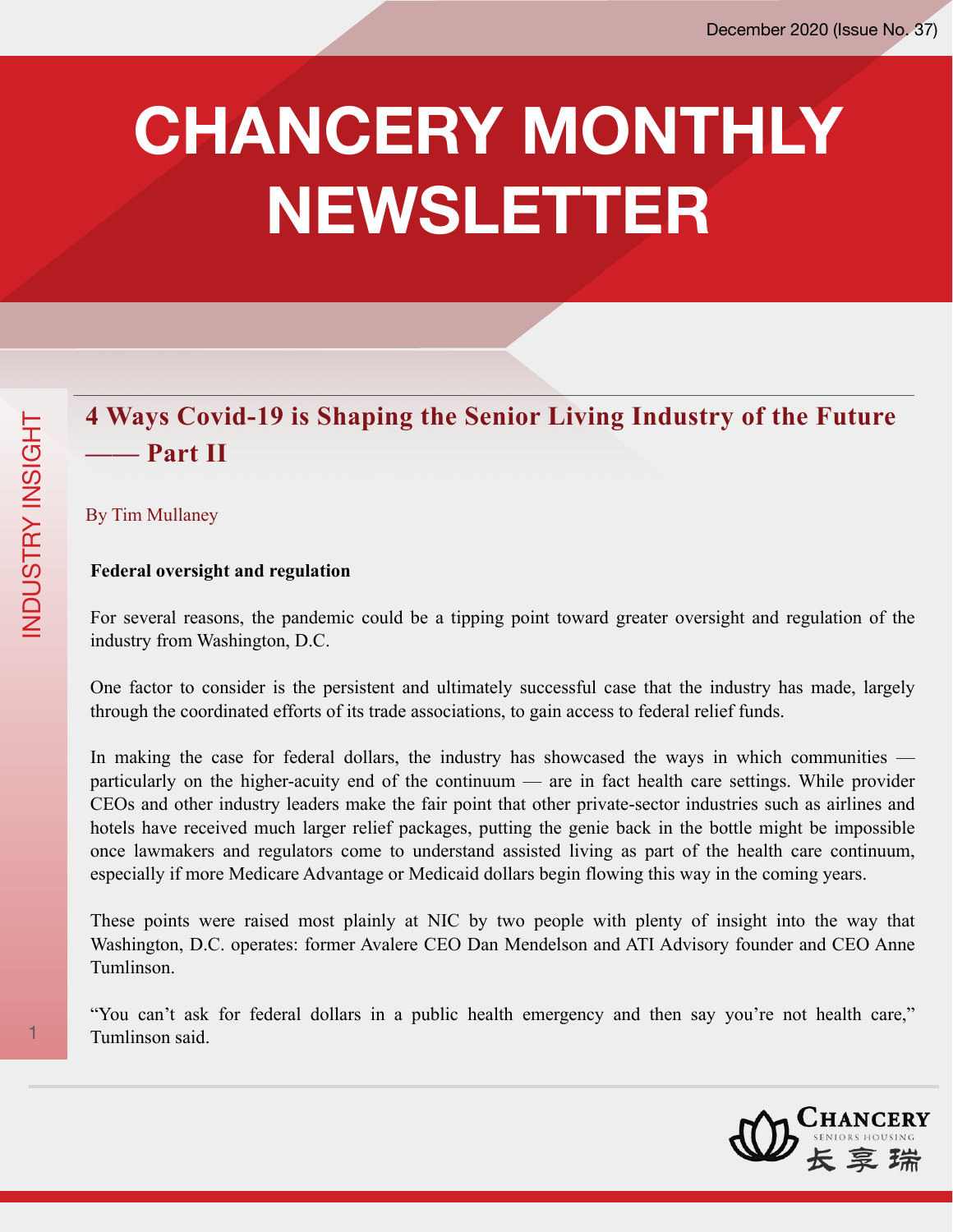But, she and Mendelson are hardly the only voices to address the potential for more regulations as a result of Covid-19.

Eric Mendelsohn, CEO of National Health Investors (NYSE: NHI), raised the issue at Argentum. He pointed to the effort already being led by Massachusetts Sens. Elizabeth Warren and Ed Markey, who requested copious information from some of the largest senior living providers in the nation, and put out a report attempting to quantify the number of Covid-19 deaths in assisted living.

This request for information read like "an inquisition," Mendelsohn said, warning of potential negative repercussions for the industry if Warren takes on a leadership role in a possible Biden administration.

Also at Argentum, Commonwealth Senior Living President and COO Earl Parker flagged that the influx of government money could ultimately lead to more government oversight.

Federal regulation likely would focus on defining assisted living while leaving states with autonomy on more granular aspects of regulation, Tumlinson believes. And she and Mendelson both strenuously urged industry groups to take a proactive approach now, to play a part in shaping any coming framework.

Exactly which industry group might take the lead on any such effort is an open question, as is the possibility of consolidation among the provider associations. In the last several months, these organizations have worked together more closely than ever before, and their leaders appeared together on a NIC panel last week. But there have been efforts in the past to more formally consolidate, and at least a few voices have questioned whether now is a good time to renew those efforts, in order to speak with a more unified voice on Capitol Hill.

#### **Providers will become more transparent**

Providers surely would have to publicly report more data about their operations and resident health outcomes under any future federal regulatory framework, but there are also business imperatives that will almost certainly create a more transparent industry in the future.

Even though providers have not been required to report Covid-19 data to federal authorities, they have had to adhere to a patchwork of state reporting requirements. This has created confusion and concern among consumers because states have presented data differently and sometimes inaccurately, Bickford Senior Living Executive Vice President of Operations Alan Fairbanks said at Argentum.

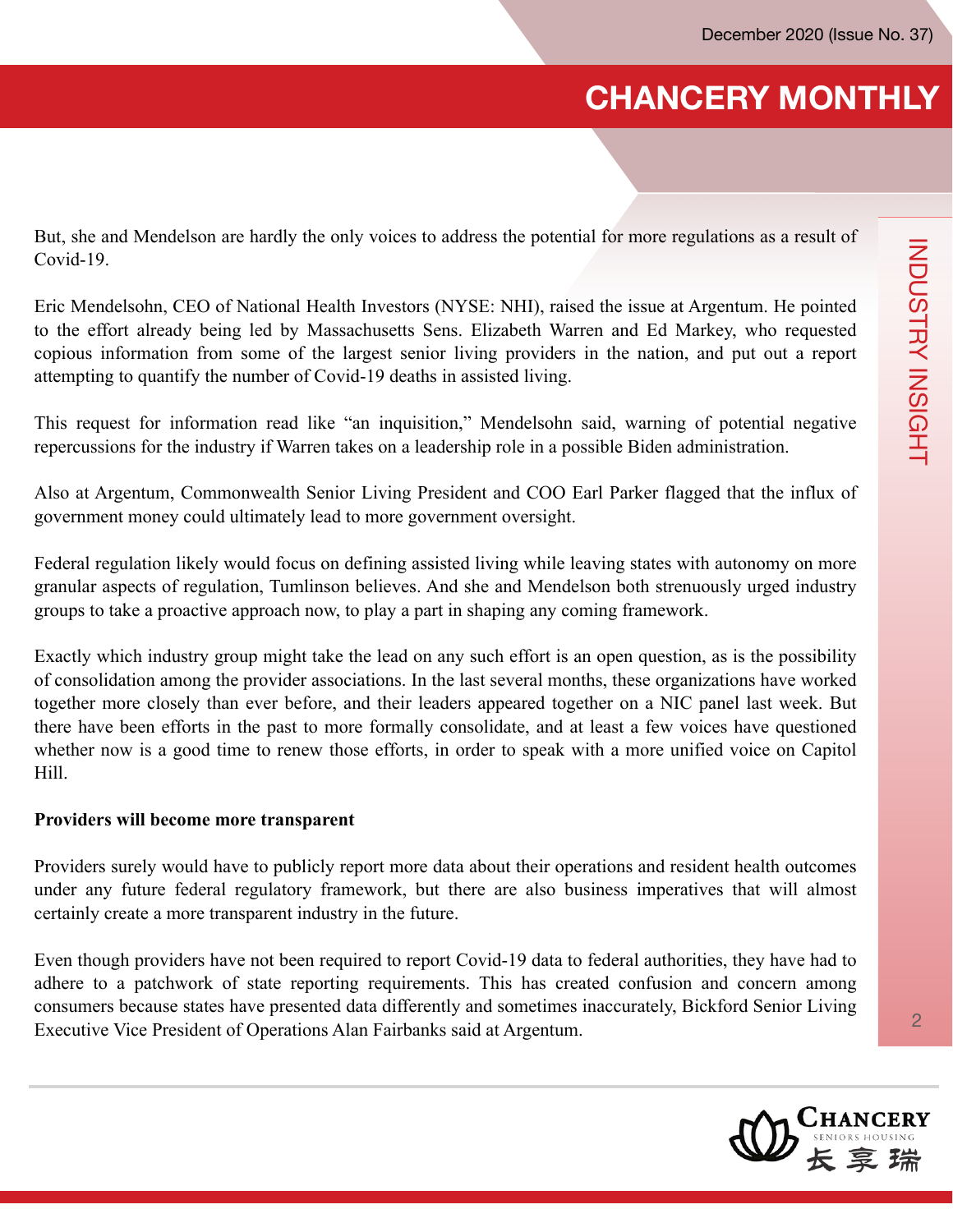At the same time, media reports have often lumped private-pay senior living providers together with skilled nursing facilities in dire reports about infection rates and death.

So, Fairbanks and the Bickford team believe that their company must provide clear, robust information about how Covid-19 is affecting each community within their portfolio, as part of an effort to maintain consumer trust and confidence. While many providers have emphasized the need for quick and candid communication with residents, family members and staff about Covid-19 infections rates, Bickford has been posting this information for all to see on the company's website.

Trilogy Health Services also created a public-facing website with information of that providers rarely disclose — not only flagging the number of presumed or confirmed Covid-19 cases, but the number of total active employees and total in-house residents in each community on a given day, cumulative number of Covid-19 recoveries among team members and employees, and employee and resident deaths.

"It was a little bit risky to go that route, but it actually gained us a lot of trust from our communities and families," Trilogy CEO Leigh Ann Barney said at NIC. "And, surprisingly, we had some praise from our local media outlets for being transparent."

Trilogy and other providers such as Atria Senior Living have already invested in technology to enable these efforts at communication, and this tech will remain in place and support more transparency even after the pandemic wanes. For example, Fairbanks and Commonwealth's Parker agree that rental and care rates will be posted to provider websites more often as a result of the pandemic.

This type of transparency will be needed to rebuild occupancy, as providers will have to work even harder than in the past to win over consumers.

"Sharing your identity, values, interests is even more important now, to capture the mind share of seniors that are coming into the market, or they're in the market," Greystone's Spooner said at the Ziegler event.

#### **A more consolidated, sophisticated industry**

Leaders with PGIM Real Estate — one of the largest private equity investors in senior housing — made a prediction in June. They said that the pandemic would widen the spread between winners and losers among senior living operating businesses. Those operators with a strong culture and the sophistication to handle the increasingly complex demands of senior living have a brighter long-term outlook, while weaker operators will struggle and many will not survive.

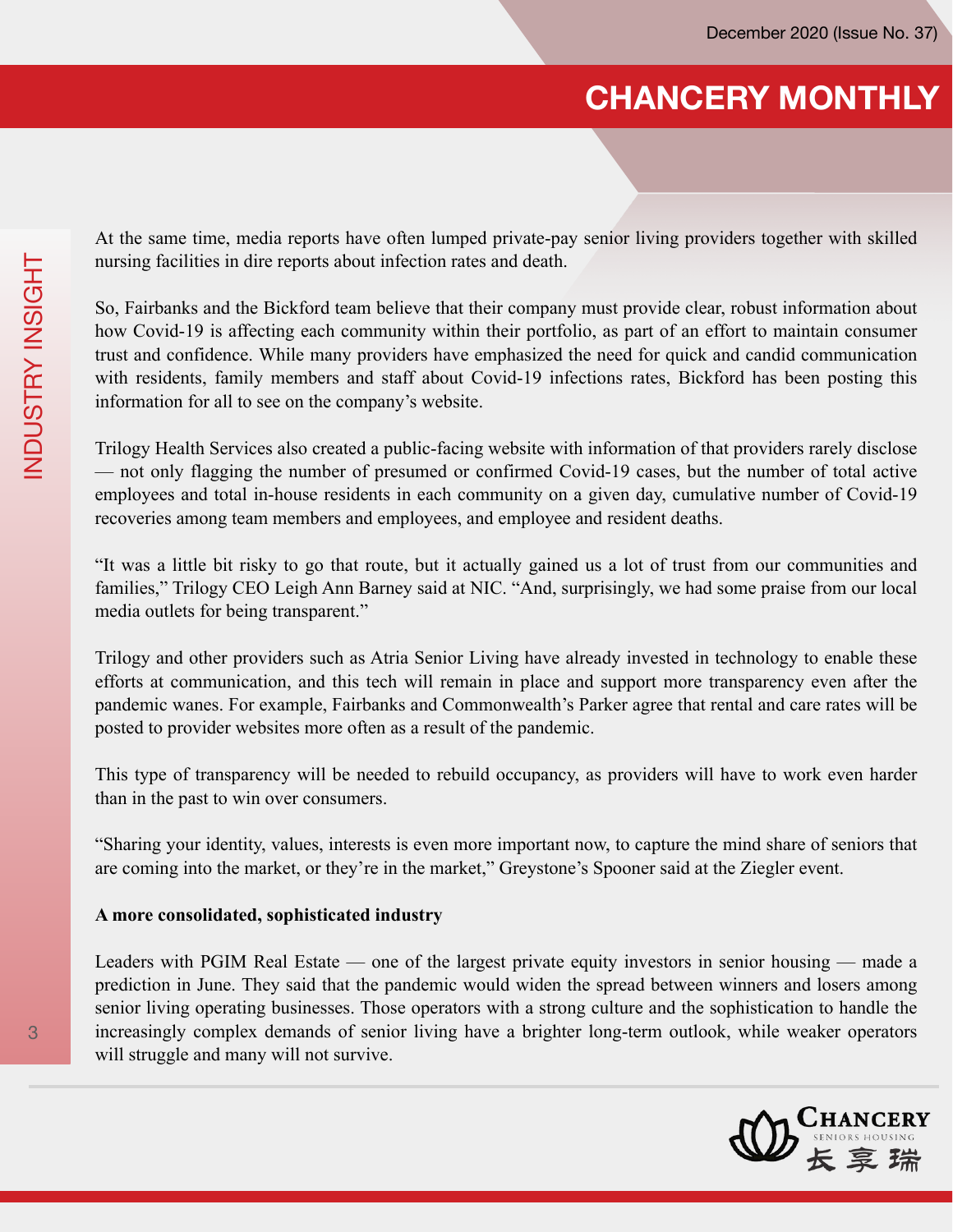During the recent industry conferences, this idea was backed up by numbers that are starting to quantify the division between the strong and weak players.

NIC's Mace described an occupancy "barbell." One side of the barbell is created by the roughly 22% of inventory that has maintained occupancy rates of 95% or higher. The other side of the barbell is created by the roughly 28% of communities with occupancy rates that have fallen to 80% or lower.

Operators with portfolios on the low-occupancy side of the barbell will have a hard time weathering the pandemic, Mace suggested. New data from HealthTrust paints a picture of why this is so, as rising expenses and declining revenue have converged to drive senior living margins down to an average of about 21%, which is around the level seen in skilled nursing facilities.

This margin compression likely is putting low-occupancy operators with thin coverage in danger of missing their debt service obligations, HealthTrust Partner and COO Colleen Blumenthal said during Argentum.

As time goes on, expect bankruptcies and acquisitions of distressed assets or entire operating platforms. In other words, a long-anticipated "evolution" of the senior living industry is being accelerated as the pandemic creates a survival-of-the-fittest environment.

This is not necessarily a bad outcome for the industry as a whole, if the result is a more consolidated sector with fewer but stronger operators. And the recent conferences began to paint a picture of how the strong will survive this period and thrive in the future through better operations.

"We have been tested as an industry," SRG's Grust said at NIC. "We have, I think, risen up."

*Original Article: https://seniorhousingnews.com/2020/10/12/4-ways-covid-19-is-shaping-the-senior-living-industry-of-the-future/*